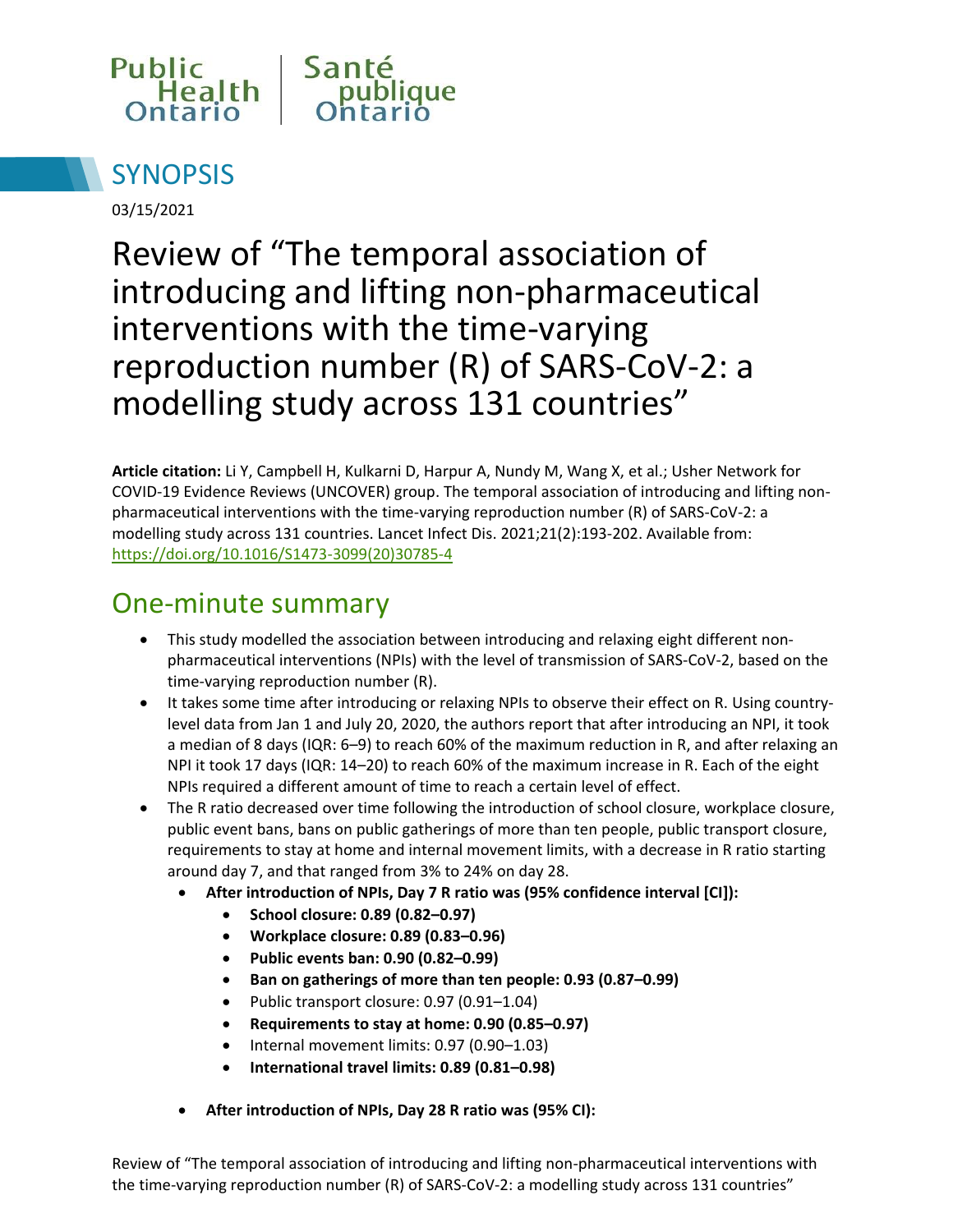- $\bullet$  School closure: 0.85 (0.66-1.10)
- Workplace closure: 0.87 (0.73–1.03)
- **Public events ban: 0.76 (0.58–1.00)**
- Ban on gatherings of more than ten people: 0.97 (0.83–1.14)
- Public transport closure: 0.99 (0.84-1.18)
- Requirements to stay at home:  $0.97$  ( $0.83-1.14$ )
- $\bullet$  Internal movement limits: 0.93 (0.79-1.10)
- International travel limits: 1.08 (0.85-1.38)
- The R ratio increased over time following relaxation of school closure, workplace closure, bans on public events, bans on public gatherings of more than ten people, public transport closure, requirements to stay at home and internal movement limits, with an increase in R ratio that ranged from 11% to 25% on day 28.
	- **After relaxing of NPIs, Day 28 R ratio was (95% CI):** 
		- **School closure: 1.24 (1.00–1.52)**
		- Workplace closure:  $1.01$  (0.83-1.25)
		- Public events ban:  $1.21$  (0.97– $1.50$ )
		- **Ban on gatherings of more than ten people: 1.25 (1.03–1.51)**
		- Public transport closure: 1.04 (0.85-1.27)
		- Requirements to stay at home: 1.11 (0.94–1.32)
		- $\bullet$  Internal movement limits: 1.13 (0.94-1.37)
		- International travel limits: 0.98 (0.68-1.40)
- In an ad-hoc analysis to address a possible SARS-CoV-2 resurgence, the authors modelled the effect of incremental introduction of NPIs and report the following:
	- Bans on public events and public gatherings of more than ten people could reduce R, with an R ratio of 0.71 (95% CI: 0.55–0.93) on day 28, decreasing to 0.62 (95% CI: 0.47–0.82) if workplace closures were added, decreasing to 0.58 (95% CI: 0.41–0.81) if workplace closures and internal movement restrictions were added, and decreasing to 0.48 (95% CI: 0.32–0.71) if workplace closures, internal movement restrictions, and stay at home orders were added.

## Additional information

- The study used the EpiForecasts project by the London School of Hygiene & Tropical Medicine for country-level estimates of R, and obtained country-level NPI policies from the Oxford COVID-19 Government Response Tracker.
- The study linked a global dataset of NPI policies from 131 countries and a global dataset of their daily R estimates, and then modelled the change in R values (R ratio) using the R value on the day before the NPI change, and the R value at various time points since the NPI change, up to 28 days. An R ratio >1 indicated an increase in transmission since the change in NPI, and an R ratio <1 indicated a decrease in transmission.
- The authors modelled the R ratio using a log-linear regression with introducing and lifting each NPI as independent variables for each day of the first 28 days after the change in the NPI. The authors used the change of NPIs between two adjacent phases and the resulting R ratio to model the effect of introducing or lifting each of the eight NPIs.

Review of "The temporal association of introducing and lifting non-pharmaceutical interventions with the time-varying reproduction number (R) of SARS-CoV-2: a modelling study across 131 countries" 2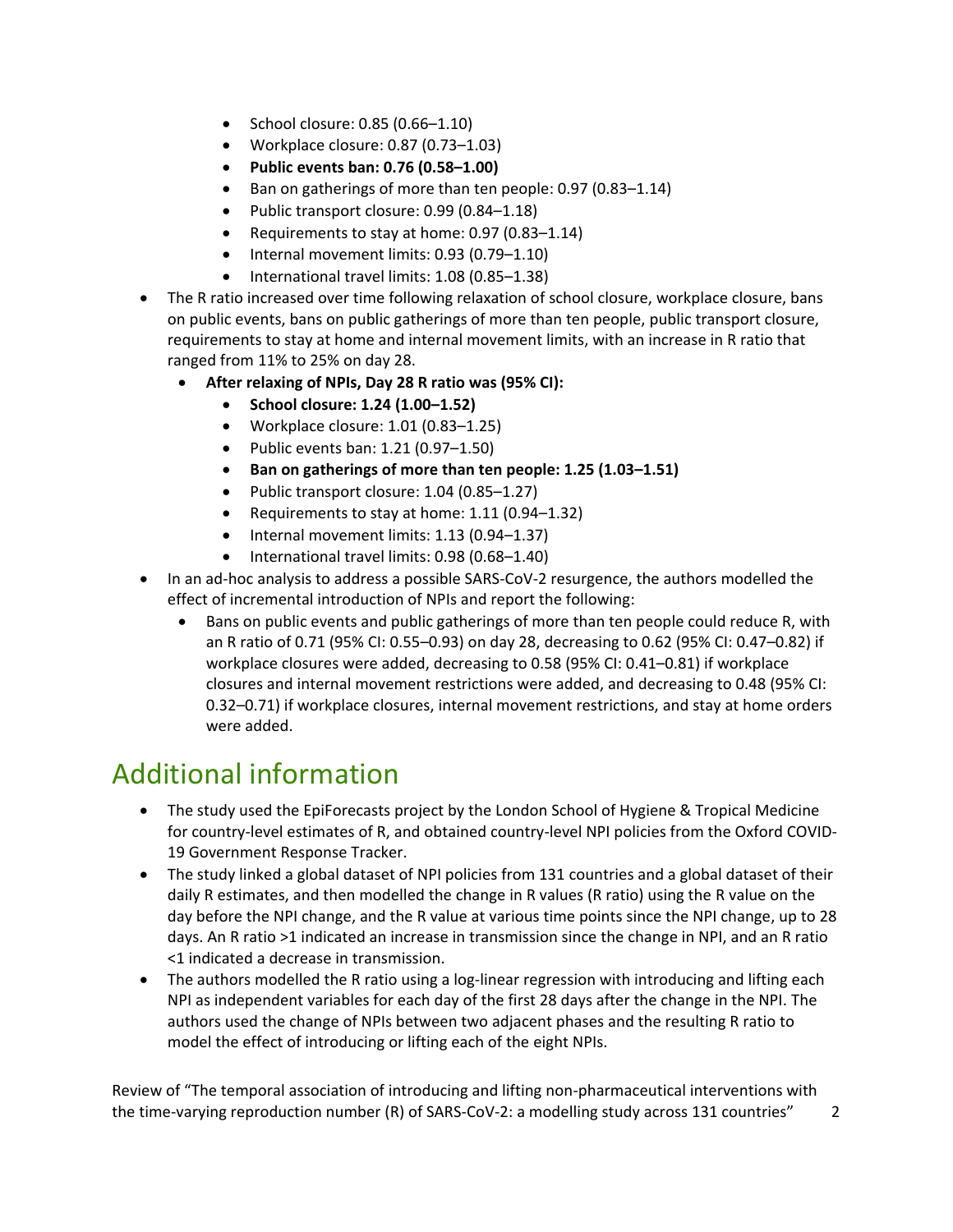- The model framework accounted for reporting delays, right truncation of notification dates and delays between onset and infection based on empiric data. The model framework was unable to account for the change over time in eligibility for testing, method of testing or case definition in different countries.
- The authors applied their regression model to the total workplace visits and the total time spent in residential areas using Google mobility data and found similar results for immediacy of NPI effect when compared to the R ratios for changes in workplace closures and requirements to stay home.
- The most common NPIs were stay at home requirements and restrictions on internal movements, and these NPIs were often introduced and lifted simultaneously.
- School closures and bans on public events were the first NPIs to be introduced and were lifted later than most NPIs.
- Stay at home requirements and public transport closures were the last two NPIs introduced and were relaxed before most other NPIs.

## PHO reviewer's comments

- The authors performed several sensitivity analyses to address some limitations of their study and these results support their primary analyses.
- The findings from this study should be interpreted with caution given the following:
	- In many countries, some NPIs are implemented simultaneously. This study used modelling to estimate the average impact of individual NPIs on R across multiple jurisdictions; therefore, there is accompanying statistical uncertainty with these estimates. Further, effects of a given intervention in a specific jurisdiction may differ from those estimated here.
	- As the authors acknowledge, the innate limitations of the R measurement are still present in their study and the results should be interpreted with these known limitations.
	- Individual behaviours and public health measures have evolved dramatically since the start of the pandemic; thus, these results, based on data from January to July 2020 (i.e., the first wave), may no longer be generalizable to the current context, particularly given the appearance of viral variants and the evolution of stringency of NPIs.

# Citation

Ontario Agency for Health Protection and Promotion (Public Health Ontario). Review of "The temporal association of introducing and lifting non-pharmaceutical interventions with the time-varying reproduction number (R) of SARS-CoV-2: a modelling study across 131 countries". Toronto, ON: Queen's Printer for Ontario; 2021.

## Disclaimer

This document was developed by Public Health Ontario (PHO). PHO provides scientific and technical advice to Ontario's government, public health organizations and health care providers. PHO's work is guided by the current best available evidence at the time of publication.

Review of "The temporal association of introducing and lifting non-pharmaceutical interventions with the time-varying reproduction number (R) of SARS-CoV-2: a modelling study across 131 countries" 3